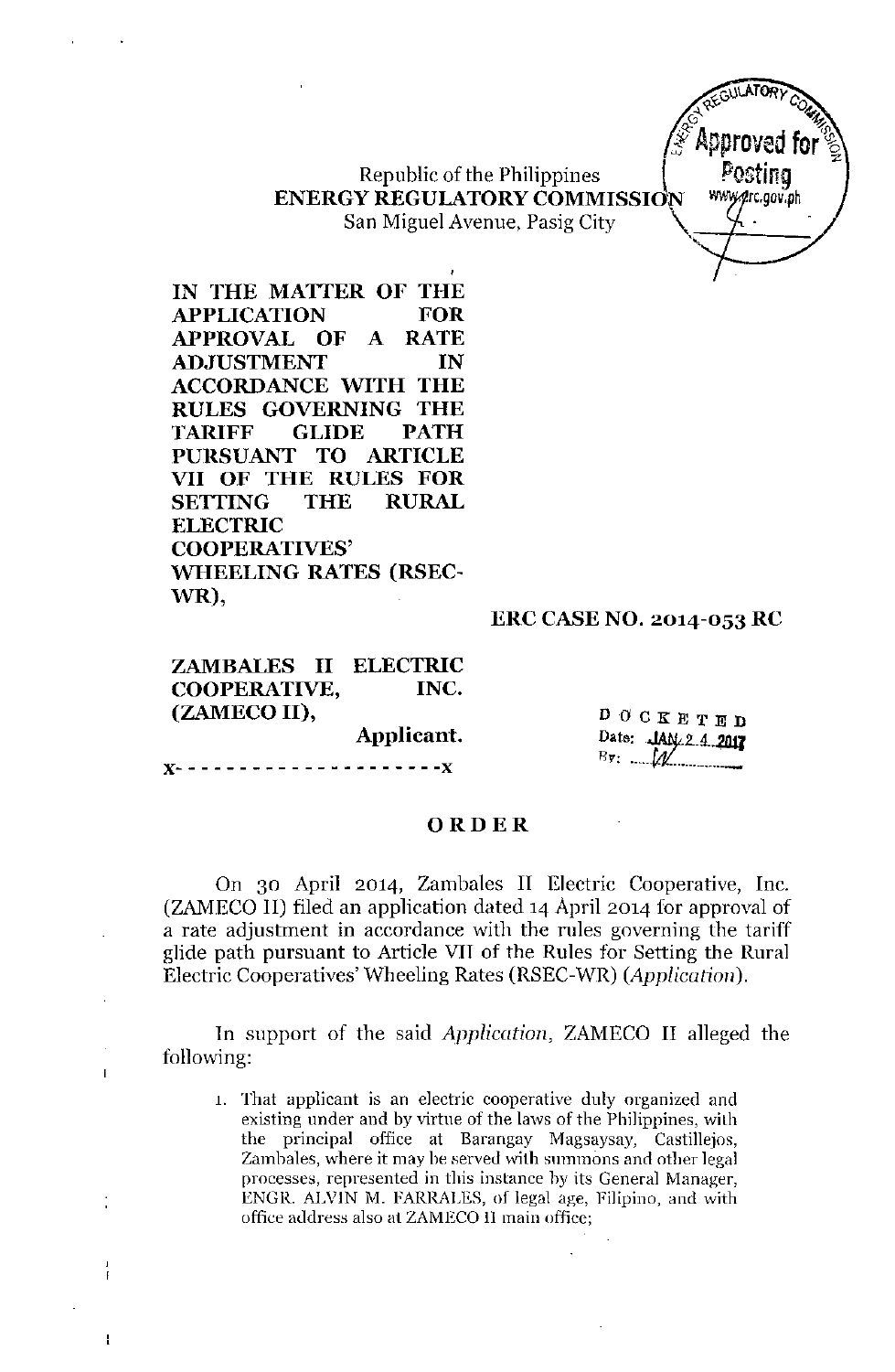#### ERC CASE NO. 2014-053 RC ORDER/17 January 2017 Page 2 of 8

j

- 2. That herein applicant is the exclusive of the franchise holder issued by the National Electrification Administration (NEA) to operate an electric light and power services in the municipalities of the province of Zambales, namely: Cabangan, Castillejos, San Antonio, San Felipe, San Marcelino, San Narciso, and Subic;
- 3. That pursuant to Article 7 (Tariff Glide Path) of the RSEC-WR, the Energy Regulatory Commission (ERC) issued, adopted and promulgated the Rules Governing the Movement of the Initial Tariffs to the Tariff Caps during the Regulatory Period. The tariff glide path will be determined by the following formula:

Tariff x  $[1 + \text{Index "I"} - \text{Efficiency Factor "x"} + \text{Performance}$ Incentive "8"]

- a. The Index, "I", shall be an escalation factor to be used in adjusting the rates to reflect the combined impact of inflation and load growth.
- b. There shall be an efficiency factor, "X", to account for the operational efficiency of the EC's in setting their rates.
- c. There shall be a performance incentive, "8", which shall reward or penalize the EC for above or below standard performance, respectively.
- 4. Based on the Rules on Tariff Glide Path promulgated by the Honorable Commission, Index "1" was computed by ZAMECO II as follows:

| Particulars       | Average CPI | ΔCPI  | Total KWh Salcs | GR       | Difference | (173)    |
|-------------------|-------------|-------|-----------------|----------|------------|----------|
| $YEAR n-1 (2011)$ | 121.2       |       | 97,801,211      |          |            |          |
| YEAR n (2012)     | 127.5       | 5.20% | 95,054,057      | $-2.81%$ | 8.01%      | 8.01%    |
| $YEAR n+1 (2013)$ | 131.9       | 3.45% | 99,454,697      | 4.63%    | $-1.18%$   | $0.00\%$ |
| YEAR $n+2$ (2014) | 135.4       | 2.65% | 107,422,959     | 8.01%    | -5.36%     | 0.00%    |
|                   |             |       |                 |          |            |          |

5. Likewise, ZAMECO II calculated the Efficiency Factor "X" as follows:

|                                               | <b>Total Man Hours</b> |         |         |                 |  |  |
|-----------------------------------------------|------------------------|---------|---------|-----------------|--|--|
| Particulars                                   | 2011                   | 2012    | 2013    | 2014            |  |  |
| Regular Employees                             | 439,367                | 474,121 | 447,144 | 433,766         |  |  |
| Contractual Employees                         | 187,416                | 99,731  | 58,181  | 151,334         |  |  |
| <b>TOTAL</b>                                  | 626,783                | 573,852 | 505,325 | 585,100         |  |  |
| Full time equivalent man hours per year       | 2,080                  | 2,080   | 2,080   | 2,080           |  |  |
| <b>FTE</b>                                    | 301                    | 276     | 243     | $\frac{1}{281}$ |  |  |
| Total number of billed connections (year end) | 58,996                 | 60,450  | 62,408  | 64,378          |  |  |
| <b>CPE</b>                                    | 196                    | 219     | 257     | 229             |  |  |

6. Finally, the Performance Incentive "8" was determined as follows:

| .<br><b>Las consumers access</b> | ,,, |                                       | . .           | 60 <sup>17</sup> |
|----------------------------------|-----|---------------------------------------|---------------|------------------|
| for some of                      | -   | $\sim$<br>- - - - -<br>------<br>---- | -------<br>__ |                  |
| تتحا                             | .   | COL TITLE<br>--                       |               |                  |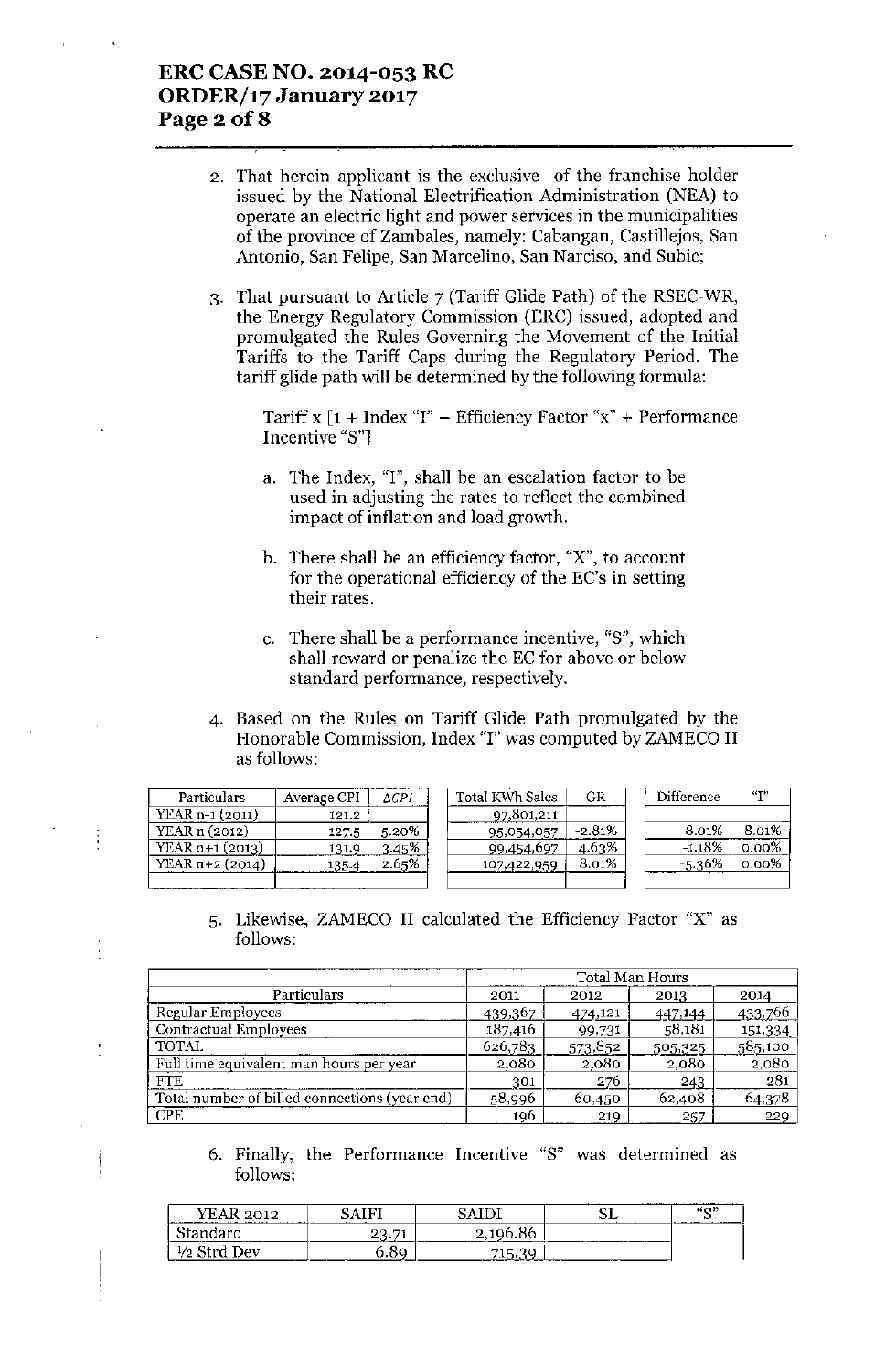# ERC CASE NO. 2014-053 RC ORDER/17 January 2017 Page 3 of 8

 $\frac{1}{1}$ 

 $\frac{1}{2}$ 

î.

 $\begin{array}{c} \n \begin{array}{c} \n \ \hline \n \ \hline \n \ \hline \n \ \hline \n \ \hline \n \ \hline \n \ \hline \n \ \hline \n \ \hline \n \ \hline \n \ \hline \n \ \hline \n \ \hline \n \ \hline \n \ \hline \n \ \hline \n \ \hline \n \ \hline \n \ \hline \n \ \hline \n \ \hline \n \ \hline \n \ \hline \n \ \hline \n \ \hline \n \ \hline \n \ \hline \n \ \hline \n \ \hline \n \ \hline \n \ \hline \n \ \hline \n \ \hline \n \ \hline$ 

Ť.

| ________          |       |            | --------------<br>13.00 |       |
|-------------------|-------|------------|-------------------------|-------|
|                   | 11. J | 350.82     | <b>. 10 Ջ^</b>          |       |
| <b>DIFFERENCE</b> | 11.97 |            | 0.17                    | ---   |
| % impact          | 1.00% | 2.00%<br>. | 1.50%                   | 1.50% |

| <b>YEAR 2013</b>  | SAIFI    | <b>SAIDI</b> |       | "Q"   |
|-------------------|----------|--------------|-------|-------|
| Standard          | 23.71    | 2,196.86     |       |       |
| $1/2$ Strd Dev    | 6.89     | 715.39       |       |       |
| SL CAP            |          |              | 13.00 |       |
| <b>ACTUAL</b>     | 14.67    | 389.03       | 12.33 |       |
| <b>DIFFERENCE</b> | 9.04     | 1,807.83     | 0.67  |       |
| % impact          | $1.00\%$ | 2.00%        | 1.50% | 1.50% |

| <b>YEAR 2014</b>  | <b>SAIFI</b> | <b>SAIDI</b> |          | "Q"   |
|-------------------|--------------|--------------|----------|-------|
| Standard          | 23.71        | 2,196.86     |          |       |
| $1/2$ Strd Dev    | 6.89         | 715.39       |          |       |
| SL CAP            |              |              | 13.00    |       |
| <b>ACTUAL</b>     | 8.76         | 276.53       | 11.95    |       |
| <b>DIFFERENCE</b> | 14.95        | 1,920.33     | 1.05     |       |
| % impact          | 2.00%        | 2.00%        | $2.50\%$ | 2.10% |

7. Summarizing the above Index "I", Efficiency Factor "X" and Performance Incentive "5", the resultant TGP is as follows:

|                  | "T"   | "X"      | "S"   | TGP A    | TGP A<br>(excluding S) |
|------------------|-------|----------|-------|----------|------------------------|
|                  |       |          |       |          |                        |
| <b>YEAR 2012</b> | 8.01% | 0.00%    | 1.50% | $9.51\%$ | 8.01%                  |
|                  |       |          |       |          |                        |
| <b>YEAR 2013</b> | 0.00% | $0.00\%$ | 1.50% | 1.50%    | 0.00%                  |
|                  |       |          |       |          |                        |
| <b>YEAR 2014</b> | 0.00% | $0.00\%$ | 2.10% | 2.10%    | $0.00\%$               |
|                  |       |          |       |          |                        |
| <b>TOTAL</b>     |       |          |       | 13.11%   | 8.01%                  |

8. Using the calculated TGP above, the adjustment in rates resulted as follows to wit:

| Type of<br>Consumer | Particulars  | Unit          | Rate $\omega$<br>end of the<br>transition<br>period (in<br>PhP/kWh) | Rate $@1st$<br>tariff glide<br>path<br>adjustment<br>(in PhP/kWh) | Rate @ 1st tariff<br>glide path<br>adjustment<br>excluding S (in<br>PhP/kWh) |
|---------------------|--------------|---------------|---------------------------------------------------------------------|-------------------------------------------------------------------|------------------------------------------------------------------------------|
|                     | Distribution | PhP/kWh       | 0.5143                                                              | 0.5817                                                            | 0.5555                                                                       |
| Residential         | Supply       | PhP/kWh       | 0.5828                                                              | 0.6592                                                            | 0.6295                                                                       |
|                     | Metering     | PhP/kWh       | 0.3669                                                              | 0.4150                                                            | 0.3963                                                                       |
|                     | Metering     | PhP/meter/mo  | 5.00                                                                | 5.66                                                              | 5.40                                                                         |
|                     |              |               |                                                                     |                                                                   |                                                                              |
| LOW                 | Distribution | PhP/kWh       | 0.5134                                                              | 0.5807                                                            | 0.5545                                                                       |
| <b>VOLTAGE</b>      | Supply       | PhP/cust/mol  | 41.61                                                               | 47.06                                                             | 44.94                                                                        |
|                     | Metering     | PhP/meter/mol | 31.19                                                               | 35.28                                                             | 33.69                                                                        |
|                     |              |               |                                                                     |                                                                   |                                                                              |
| HIGH                | Distribution | PhP/kW        | 190.03                                                              | 214.94                                                            | 205.25                                                                       |
| <b>VOLTAGE</b>      | Supply       | PhP/cust/mo   | 41.61                                                               | 47.06                                                             | 44.94                                                                        |
|                     | Metering     | PhP/meter/mo  | 31.19                                                               | 35.28                                                             | 33.69                                                                        |

9. The above computations were made based on the guideline issued by the Honorable Commission, more specifically the Rules Governing the Tariff Glide Path Pursuant to Article VII of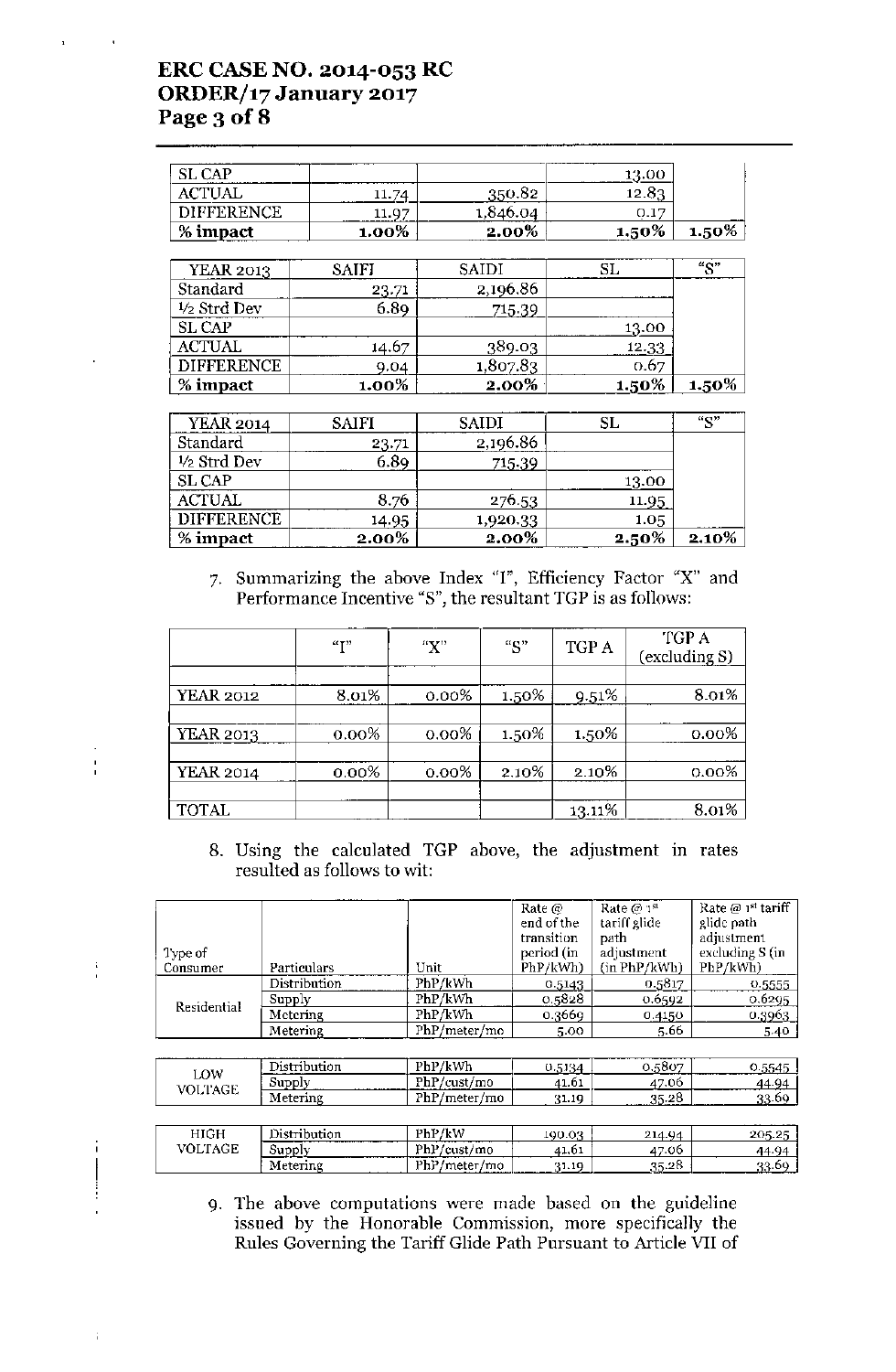Ì

 $\frac{1}{2}$ 

 $\frac{1}{2}$ 

ł

 $\frac{1}{1}$ 

the Rules Setting the Rural Electric Cooperatives' Wheeling Rates (RSEC-WR); and

10. That as part and parcel of this Application attached hereto are the detailed computations of the TGP, with supporting documents, duly marked as Annex "A".

#### PRAYER

**\Vherefore,** premises considered applicant Zambales II Electric Cooperative, Inc. (ZAMECO II) respectfully prays of this Honorable Commission that, after due notice and hearing and consideration, this application be approved and authorizing ZAMECO II to include in its bills to consumers the following Tariff Glide Path:

| Type of<br>Consumer | Particulars<br>Distribution<br>Supply | Unit<br>PhP/kWh<br>PhP/kWh | Rate $\omega$<br>end of the<br>Transition<br>Period (in<br>PhP/kWh)<br>0.5143<br>0.5828 | Rate $@1^{st}$<br>Tariff Glide<br>Path<br>Adjustment<br>(in PhP/kWh)<br>0.5817<br>0.6592 | Rate<br>Calculated $@$<br>2 <sup>nd</sup> Tariff Glide<br>Path<br>Adjustment<br>excluding S (in<br>PhP/kWh)<br>0.5555<br>0.6295 |
|---------------------|---------------------------------------|----------------------------|-----------------------------------------------------------------------------------------|------------------------------------------------------------------------------------------|---------------------------------------------------------------------------------------------------------------------------------|
| Residential         | Metering                              | PhP/kWh                    | 0.3669                                                                                  | 0.4150                                                                                   | 0.3963                                                                                                                          |
|                     | Metering                              | PhP/meter/mo               | 5.00                                                                                    | 5.66                                                                                     | 5.40                                                                                                                            |
|                     |                                       |                            |                                                                                         |                                                                                          |                                                                                                                                 |
| LOW                 | Distribution                          | PhP/kWh                    | 0.5134                                                                                  | 0.5807                                                                                   | 0.5545                                                                                                                          |
| VOLTAGE             | Supply                                | PhP/cust/mol               | 41.61                                                                                   | 47.06                                                                                    | <u>44.94  </u>                                                                                                                  |
|                     | Metering                              | PhP/meter/mo               | 31.19                                                                                   | 35.28                                                                                    | 33.69                                                                                                                           |
|                     |                                       |                            |                                                                                         |                                                                                          |                                                                                                                                 |
| <b>HIGH</b>         | Distribution                          | PhP/kW                     | 190.03                                                                                  | 214.94                                                                                   | 205.25                                                                                                                          |
| VOLTAGE             | Supply                                | PhP/cust/mol               | 41.61                                                                                   | 47.06                                                                                    | 44.94                                                                                                                           |
|                     | Metering                              | PhP/meter/mol              | 31.19                                                                                   | 35.28                                                                                    | 33.69                                                                                                                           |

Other relief, just or equitable, is likewise prayed for.

Finding the said Application sufficient in substance with the required fees having been paid, the instant Application is hereby set for determination of compliance with the jurisdictional requirements, expository presentation, Pre-trial Conference, and presentation of evidence on 5 April 2017 (Wednesday) at ten o'clock in the morning (10:00 A.M.) at the ZAMECO II principal office, Magsaysay, Castillejos, Zamhales.

ZAMECO II is hereby directed to cause the publication of the attached Notice of Public Hearing, at its own expense, twice (2X) for two (2) successive weeks in two (2) newspapers of nationwide circulation in the Philippines, the dates of publication not being less than seven (7) days apart, with the date of last publication made not later than ten (10) days before the date of the scheduled initial hearing. ZAMECO II is also directed to inform the consumers within its franchise area, by any other means available and appropriate, of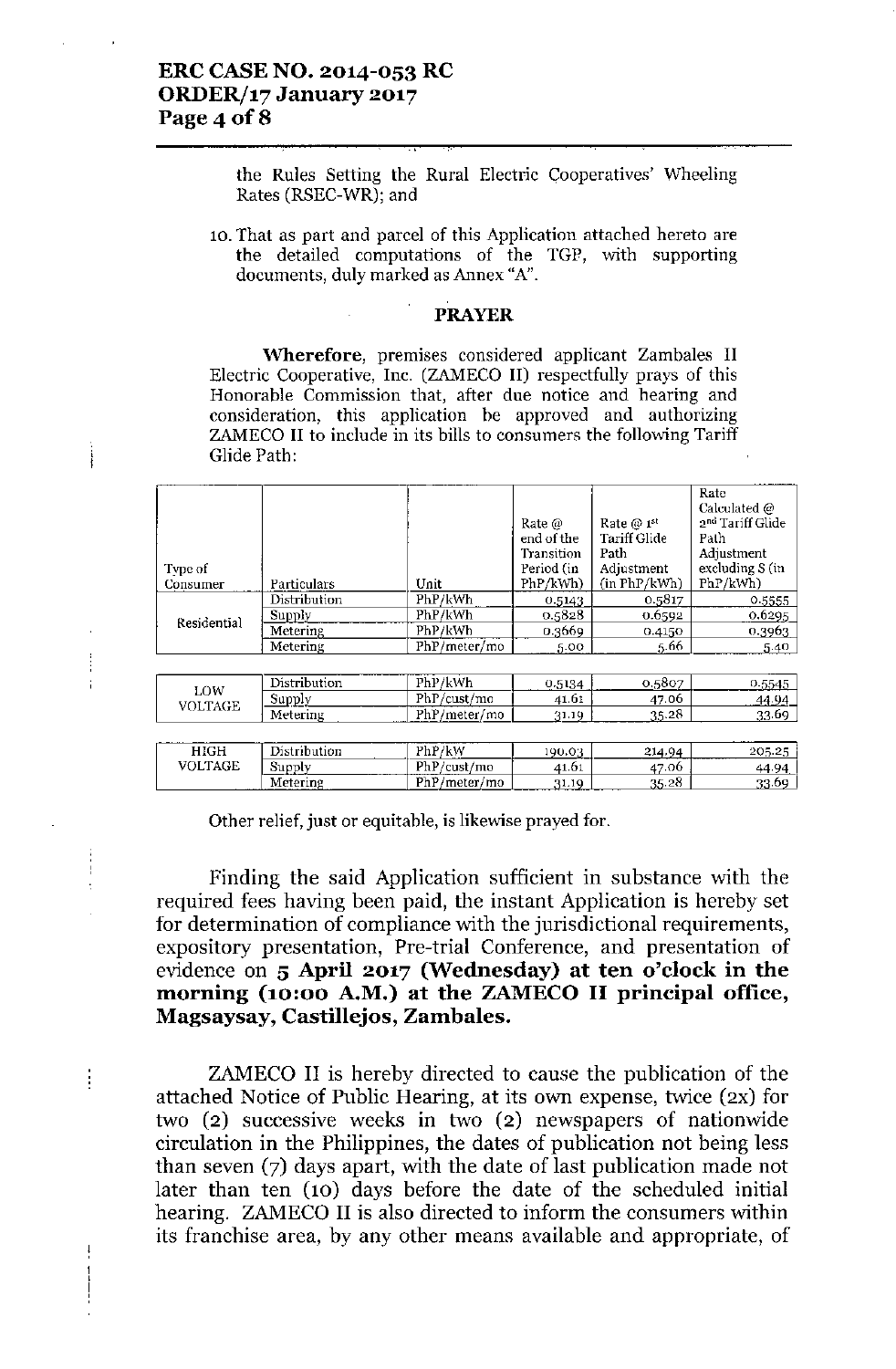#### **ERC CASE NO. 2014-053 RC ORDER/17 January 2017 Page 50fS**

the filing of the instant Application, its reasons therefor, and of the scheduled hearing thereon.

Let copies of the Application, this Order, and the attached Notice of Public Hearing be furnished the Office of the Solicitor General (OSG), the Commission on Audit (COA), and the Committees on Energy of both Houses of Congress. They are hereby requested, if they so desire, to send their duly authorized representatives at the scheduled hearing.

Likewise, let copies of this Order and the attached Notice of Public Hearing be furnished the Office of the Governor of Zambales and its Local Government Unit (LGU) Legislative Body, as well as the Mayors and Local Government Unit (LGU) Legislative Bodies within ZAMECO II's franchise area, for the appropriate posting thereof on their respective bulletin boards.

ZAMECO II is hereby directed to furnish all those making requests therefor with copies of the application and its attachments, subject to reimbursement of reasonable photocopying costs.

On the date of the initial hearing, ZAMECO II must submit to the Commission its written Compliance with the jurisdictional requirements attaching therewith, methodically arranged and duly marked, the evidence of the actual posting and publication of the Notice of Public Hearing consisting of certifications issued to that effect, signed by the aforementioned Governor, Mayors, and Local Government Legislative Bodies, or their duly authorized representatives, bearing the seals of their offices, and the affidavits of the Editors or Business Managers of the newspapers where said Notice of Public Hearing were published together with the complete issues of the said newspapers, and such other proofs of compliance with the requirements of the Commission.

ZAMECO II and all interested parties are directed to submit, at least five (5) days before the date of initial hearing and pre-trial conference, their respective Pre-Trial Briefs containing, among others:

- (a) A summary of admitted facts and proposed stipulation of facts;
- (b) The issues to be tried or resolved;

 $\ddot{\phantom{1}}$ ÷ İ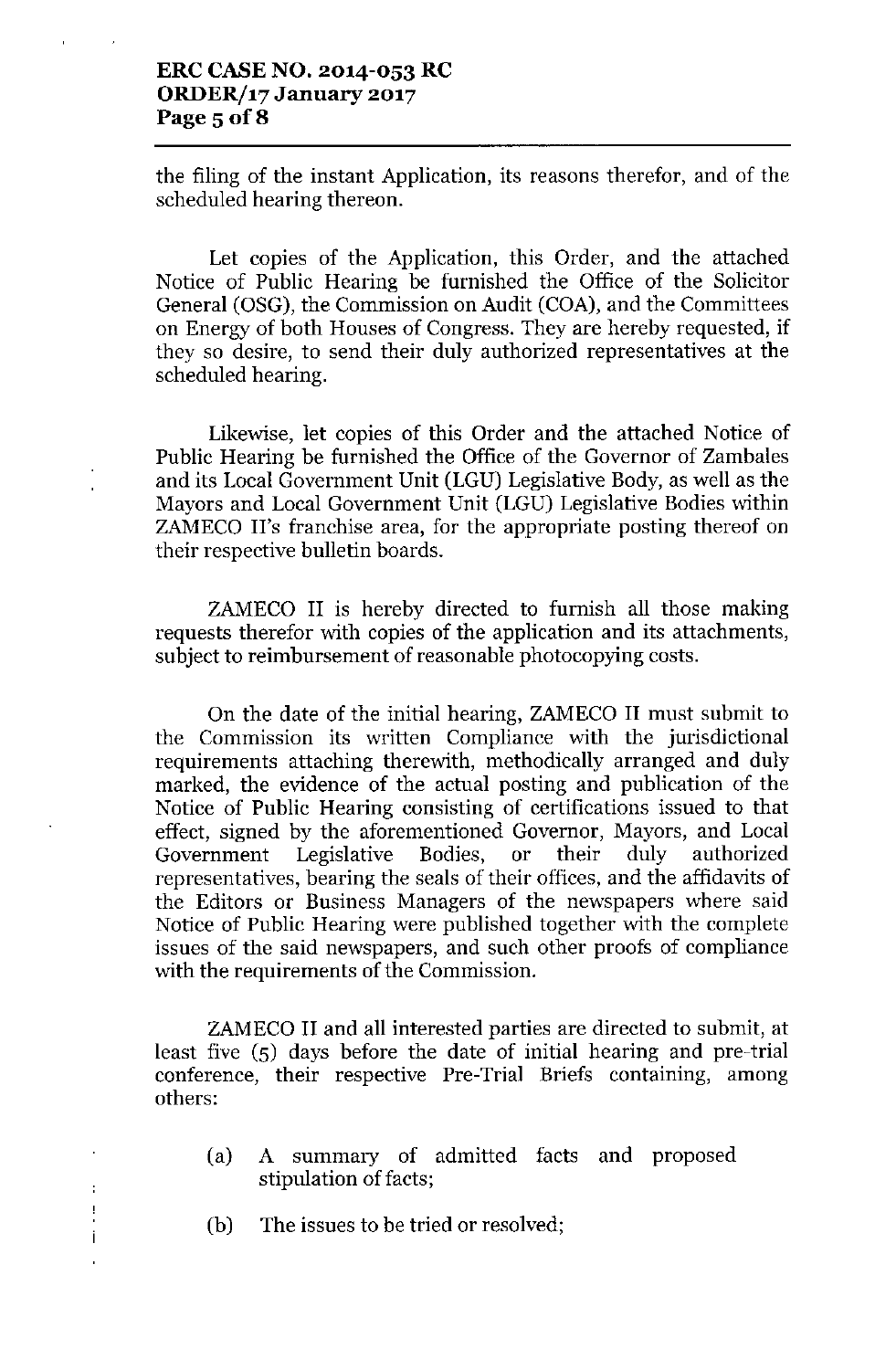#### **ERC CASE NO. 2014-053 RC ORDER/17 January 2017 Page** 6 of 8

- (c) The documents or exhibits to be presented, stating the purposes thereof and proposed markings therefor; and
- (d) The number and names of the witnesses, with their written testimonies in an individual affidavit form, to be attached to the Pre-Trial Brief.

Failure of ZAMECO II to submit the required Pre-Trial Brief and Judicial Affidavits of their witnesses within the prescribed period shall be a ground for cancellation of the scheduled hearing, and the resetting of which shall be six (6) months from said date of cancellation.

ZAMECO II must also be prepared to make an expository presentation of its application, aided by whatever communication medium that it may deem appropriate for the purpose, in order to put in plain words and explain, for the benefit of the consumers and other concerned parties, what the application is all about and the reasons and justifications being cited in support thereof.

### SO ORDERED.

Pasig City, 17 January 2017.

FOR AND BY AUTHORITY OF THE COMMISSION:

-=:::::~-,-- *-". 'II .•..•* **JOSE VICENTE B. S** *Chairman and CEO*A-2017-017-OC-08147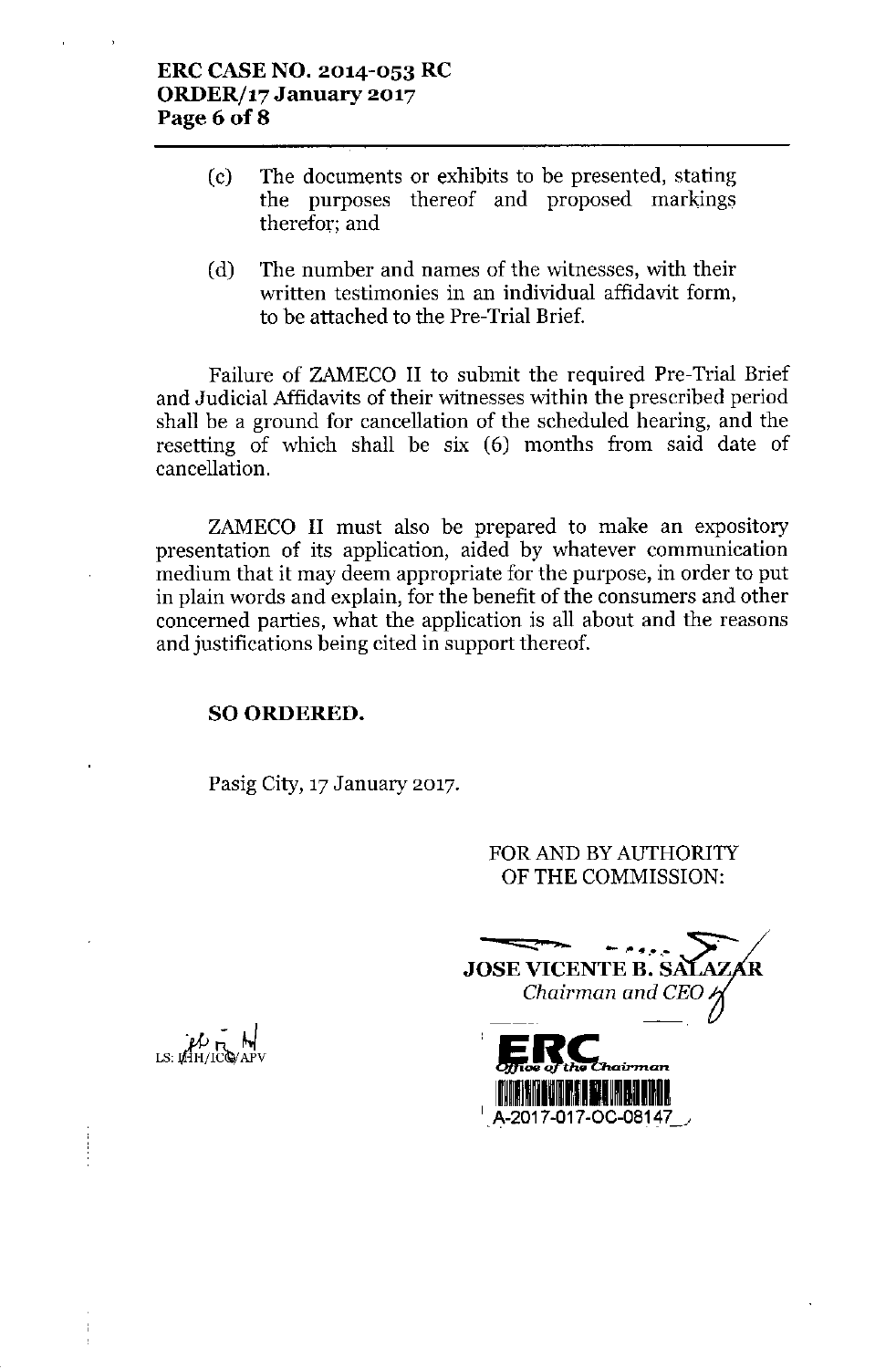## ERC CASE NO. 2014-053 RC *ORDERJ17* January 2017 Page 7 of 8

Copy furnished:

ì

Ť

| 1. | Atty. Arnido O. Inumerable                    |
|----|-----------------------------------------------|
|    | Counsel for Applicant ZAMECO II               |
|    | 405 Elisa Street, U.E. Village, Cainta, Rizal |

- **2. Zambales II Electric Cooperative, Inc. (ZAMECOII)** *Applicant* Barangay Magsaysay, Castillejos, Zambales
- **3. Office ufthe Solicitor General** 134 Amorsolo Street, Legaspi Village Makati City
- **4. Commission on Audit** Commonwealth Avenue, Quezon City
- **5. Senate Committee on Energy** GSIS Building, Roxas Boulevard, Pasay City
- **6. House Committee on Energy** Batasan Hills, Quezon City
- **7. Office of the Provincial Governor** Province of Zamhales
- **8. Office ufthe LGULegislative Body** Province of Zambales
- **9. Office ofthe Municipal Mayor** Cahangan, Zamhales
- **10. Office ufthe LGU Legislative Body** Cahangan, Zarnbales
- **11. Office ufthe Municipal Mayor** Castillejos, ZambaJes
- **12. Office** of the **l..GU Legislative Body** Castillejos, Zambales
- **13. Office ofthe Municipal Mayor** San Antonio, Zambales
- **14. Oflice** of the **LGULegislative Body** San Antonio, Zambales
- **15. Office** of the **Municipal Mayor** San Felipe, Zambales
- **16. Office** ofthe **LGU Legislative Body** San Felipe, Zamhales
- **17\_ Office** ofthe **Municipal Mayor** San Marcelino, Zambales
- **18. Office** of the **LGULegislative Body** San Marcelino, Zambales
- **19. Office ofthe Municipal Mayor** San Narciso, Zambales
- **20. Office** ofthe **LGULegislative Body** San Narciso, Zambales